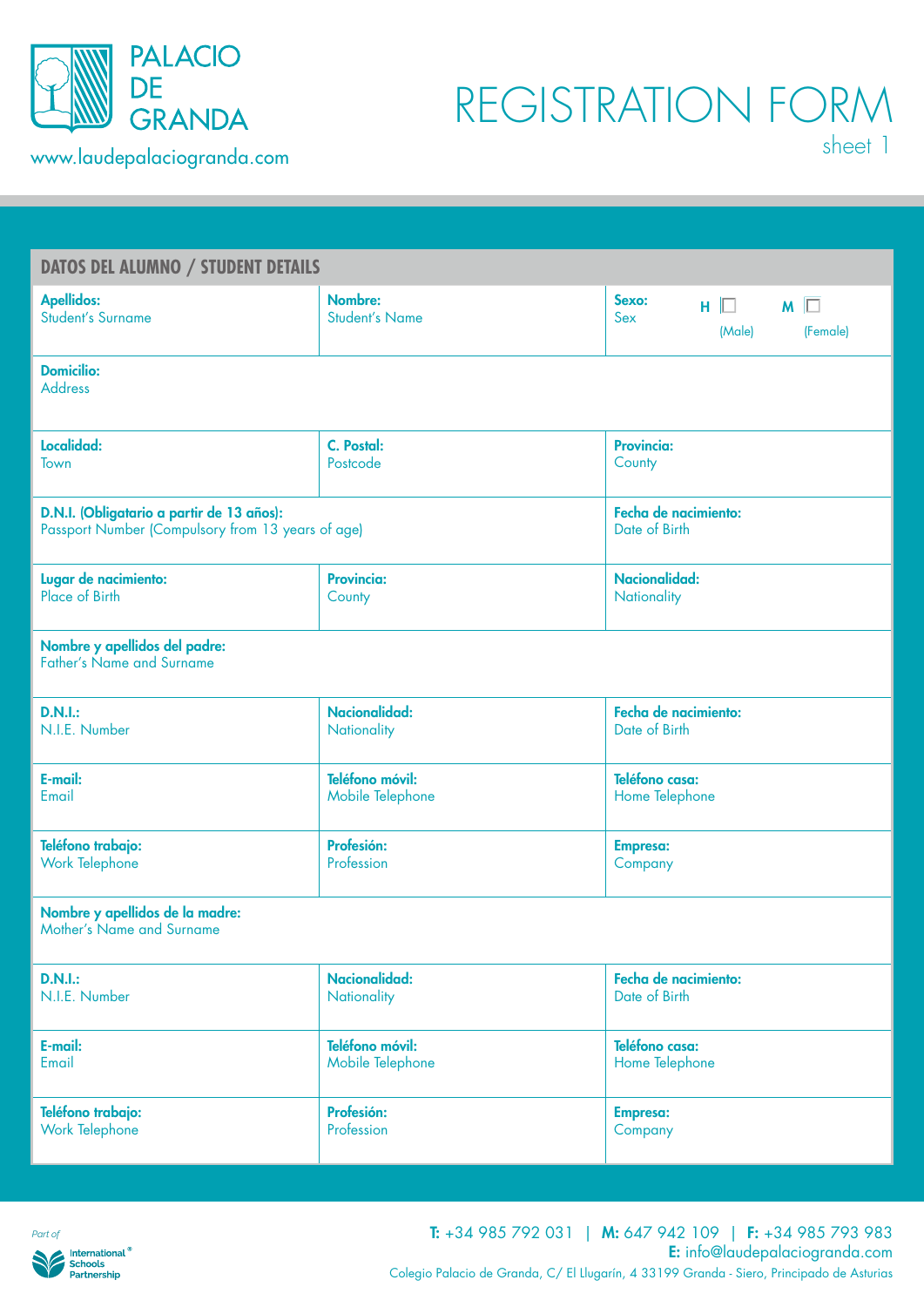

## REGISTRATION FORM

| <b>DATOS ACADEMICOS / ACADEMIC DETAILS</b>                                                                                                                          |                        |                                                                                   |                                                                                                                                                  |  |  |  |
|---------------------------------------------------------------------------------------------------------------------------------------------------------------------|------------------------|-----------------------------------------------------------------------------------|--------------------------------------------------------------------------------------------------------------------------------------------------|--|--|--|
| <b>Colegio de Procedencia:</b><br><b>Previous School</b>                                                                                                            |                        |                                                                                   | <b>Cursos realizados en dicho Colegio:</b><br>Grades completed in previous School                                                                |  |  |  |
| Dirección:<br><b>Address</b>                                                                                                                                        |                        |                                                                                   |                                                                                                                                                  |  |  |  |
| Localidad:<br><b>Town</b>                                                                                                                                           | Teléfono:<br>Telephone |                                                                                   | Fax:<br>Fax                                                                                                                                      |  |  |  |
| Colegios anteriores de procedencia:<br>School prior to above                                                                                                        |                        | ¿Ha repetido algún curso?:<br>Has the pupil repeated any school year?             | $Si \ \Box$<br>$No \Box$<br>(Yes)<br>(No)                                                                                                        |  |  |  |
| <b>Especificar en caso afirmativo:</b><br>If yes, specify                                                                                                           |                        |                                                                                   |                                                                                                                                                  |  |  |  |
| <b>NON-FIRST LANGUAGE STUDENTS ONLY</b>                                                                                                                             |                        |                                                                                   |                                                                                                                                                  |  |  |  |
| Indique, si tiene, algún título de Inglés (por ejemplo First Certificate):<br>Indicate any English qualifications already obtained                                  |                        |                                                                                   | Nivel de Inglés: / Level of English<br>M<br>A<br>L.<br>M<br>н                                                                                    |  |  |  |
| <b>OTROS DATOS / OTHER DETAILS</b>                                                                                                                                  |                        |                                                                                   |                                                                                                                                                  |  |  |  |
|                                                                                                                                                                     |                        |                                                                                   |                                                                                                                                                  |  |  |  |
| Número de hermanos:<br>Number of siblings                                                                                                                           |                        | Qué puesto ocupa:<br>Place occupied in<br>sibling order                           | $\Box$<br>$\Box$ 3<br>$\Box$ 2                                                                                                                   |  |  |  |
| Número de hermanos matriculados en el Colegio actualmente:<br>Number of siblings registered in this School now                                                      |                        | <b>Actividades / Aficiones:</b><br>Child's hobbies                                |                                                                                                                                                  |  |  |  |
| ¿Recibe el alumno/a algún tipo de tratamiento médico y / o psicológico?:<br>Does the pupil receive any medical and / or psychological treatment?                    |                        | If yes, please attach a photocopy of the medical report or<br>psychologist report | En caso afirmativo, adjunte fotocopia del informe que obre en su poder:                                                                          |  |  |  |
| Estado civil actual de los padres:<br>Marital status of parents                                                                                                     |                        | the child                                                                         | En caso de divorcio o separación, indicar quien tiene la custodia legal:<br>In case of divorce or separation, please indicate who has custody of |  |  |  |
|                                                                                                                                                                     |                        |                                                                                   |                                                                                                                                                  |  |  |  |
| EN CASO DE PADRES SEPARADOS O DIVORCIADOS: DUPLICAR CORRESPONDENCIA DEL COLEGIO<br>IN CASES OF SEPARATED OR DIVORCED PARENTS, SEND COPY OF SCHOOL CORRESPONDENCE TO |                        |                                                                                   |                                                                                                                                                  |  |  |  |
| Destinatario y dirección:<br>Addressee and address                                                                                                                  |                        | Nombre del representante legal:<br>Name of his / her guardian                     |                                                                                                                                                  |  |  |  |